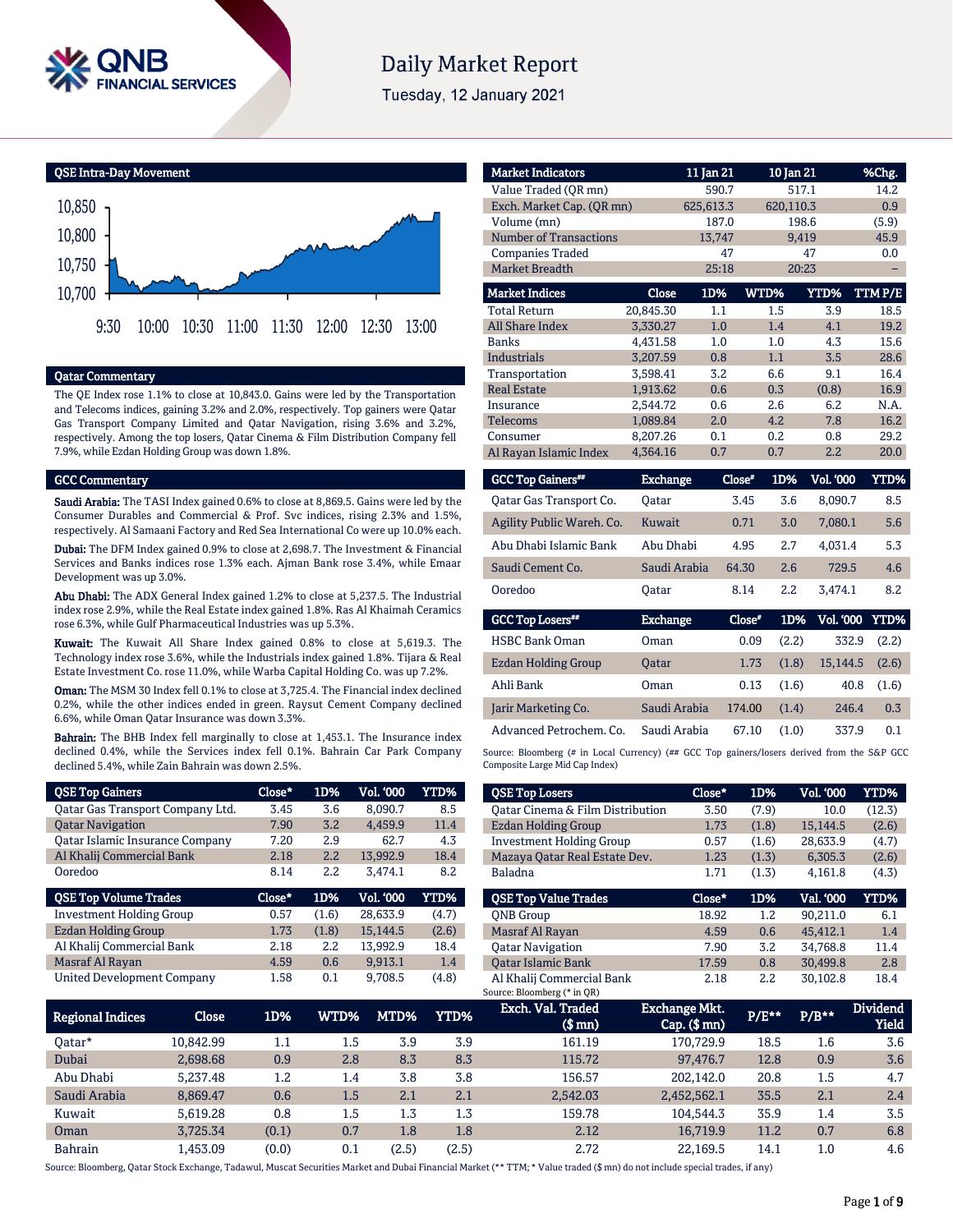## Qatar Market Commentary

- The QE Index rose 1.1% to close at 10,843.0. The Transportation and Telecoms indices led the gains. The index rose on the back of buying support from GCC and Foreign shareholders despite selling pressure from Qatari and Arab shareholders.
- Qatar Gas Transport Company Limited and Qatar Navigation were the top gainers, rising 3.6% and 3.2%, respectively. Among the top losers, Qatar Cinema & Film Distribution Company fell 7.9%, while Ezdan Holding Group was down 1.8%.
- Volume of shares traded on Monday fell by 5.9% to 187.0mn from 198.6mn on Sunday. Further, as compared to the 30-day moving average of 210.0mn, volume for the day was 11.0% lower. Investment Holding Group and Ezdan Holding Group were the most active stocks, contributing 15.3% and 8.1% to the total volume, respectively.

| <b>Overall Activity</b>        | Buy %* | Sell %* | Net (QR)          |
|--------------------------------|--------|---------|-------------------|
| Oatari Individuals             | 23.10% | 41.69%  | (109,777,433.7)   |
| <b>Oatari Institutions</b>     | 25.46% | 31.16%  | (33,629,520.5)    |
| Qatari                         | 48.57% | 72.84%  | (143, 406, 954.2) |
| <b>GCC</b> Individuals         | 0.37%  | 0.54%   | (1,009,632.3)     |
| <b>GCC</b> Institutions        | 3.62%  | 1.24%   | 14,030,004.0      |
| <b>GCC</b>                     | 3.99%  | 1.78%   | 13,020,371.7      |
| Arab Individuals               | 6.79%  | 10.20%  | (20, 127, 289.4)  |
| <b>Arab Institutions</b>       | 0.01%  | 0.04%   | (198, 863.0)      |
| Arab                           | 6.80%  | 10.24%  | (20, 326, 152.4)  |
| <b>Foreigners Individuals</b>  | 1.47%  | 4.09%   | (15, 465, 663.9)  |
| <b>Foreigners Institutions</b> | 39.18% | 11.05%  | 166,178,398.9     |
| <b>Foreigners</b>              | 40.65% | 15.13%  | 150,712,734.9     |

Source: Qatar Stock Exchange (\*as a % of traded value)

## Earnings Releases, Global Economic Data and Earnings Calendar

#### Earnings Releases

| Company                       | Market.      | Currencv  | Revenue (mn)<br>402020 | % Change<br>YoY | <b>Operating Profit</b><br>(mn) 402020 | % Change<br>YoY          | Net Profit<br>$(mn)$ 402020 | % Change<br>YoY |
|-------------------------------|--------------|-----------|------------------------|-----------------|----------------------------------------|--------------------------|-----------------------------|-----------------|
| Advanced Petrochemicals Co.*  | Saudi Arabia | <b>SR</b> | 2.231.0                | $-14.0%$        | 592.0                                  | $-19.1%$                 | 596.0                       | $-21.5%$        |
| National Biscuit Industries** | Oman         | OMR       | 7.8                    | 10.9%           | -                                      | $\overline{\phantom{0}}$ | 0.5                         | 9.9%            |
| Oman Refreshment Co.*         | Oman         | OMR       | 64.0                   | 0.3%            | -                                      | $\overline{\phantom{a}}$ | 8.6                         | .9%             |

Source: Company data, DFM, ADX, MSM, TASI, BHB. (\*Financial for year ended FY2020, \*\* Financial for half year ended December 31, 2020)

### Global Economic Data

| Date  | Market | Source                               | <b>Indicator</b>           | Period | Actual                   | Consensus | <b>Previous</b> |
|-------|--------|--------------------------------------|----------------------------|--------|--------------------------|-----------|-----------------|
| 01/11 | EU     | Sentix Behavioral Indices            | Sentix Investor Confidence | Jan    | 1.3                      | 1.9       | $-2.7$          |
| 01/11 | China  | <b>National Bureau of Statistics</b> | PPI YoY                    | Dec    | $-0.4%$                  | $-0.7%$   | $-1.5%$         |
| 01/11 | China  | National Bureau of Statistics        | CPI YoY                    | Dec    | 0.2%                     | $0.0\%$   | $-0.5%$         |
| 01/11 | China  | The People's Bank of China           | Money Supply M0 YoY        | Dec    | $\overline{\phantom{0}}$ | 10.4%     | 10.3%           |
| 01/11 | China  | The People's Bank of China           | Money Supply M1 YoY        | Dec    | $\overline{\phantom{0}}$ | 10.2%     | 10.0%           |
| 01/11 | China  | The People's Bank of China           | Money Supply M2 YoY        | Dec    | -                        | 10.7%     | 10.7%           |

Source: Bloomberg (s.a. = seasonally adjusted; n.s.a. = non-seasonally adjusted; w.d.a. = working day adjusted)

#### Earnings Calendar

| <b>Tickers</b> | <b>Company Name</b>                           | Date of reporting 4Q2020 results | No. of days remaining | <b>Status</b> |
|----------------|-----------------------------------------------|----------------------------------|-----------------------|---------------|
| <b>ONBK</b>    | <b>ONB</b> Group                              | $12$ -Jan- $21$                  | 0                     | Due           |
| <b>MARK</b>    | Masraf Al Rayan                               | 19-Jan-21                        |                       | Due           |
| <b>OFLS</b>    | <b>Oatar Fuel Company</b>                     | $21$ -Jan- $21$                  | 9                     | Due           |
| <b>IHGS</b>    | <b>INMA Holding Group</b>                     | $25$ -Jan-21                     | 13                    | Due           |
| <b>GWCS</b>    | <b>Gulf Warehousing Company</b>               | 26-Jan-21                        | 14                    | Due           |
| <b>OIIK</b>    | <b>Oatar International Islamic Bank</b>       | 26-Jan-21                        | 14                    | Due           |
| <b>ONCD</b>    | <b>Qatar National Cement Company</b>          | 27-Jan-21                        | 15                    | Due           |
| <b>CBQK</b>    | The Commercial Bank                           | $27$ -Jan-21                     | 15                    | Due           |
| <b>KCBK</b>    | Al Khalij Commercial Bank                     | 27-Jan-21                        | 15                    | Due           |
| <b>OAMC</b>    | <b>Qatar Aluminum Manufacturing Company</b>   | $4$ -Feb-21                      | 23                    | Due           |
| <b>DHBK</b>    | Doha Bank                                     | 8-Feb-21                         | 27                    | Due           |
| <b>OIMD</b>    | <b>Oatar Industrial Manufacturing Company</b> | 14-Feb-21                        | 33                    | Due           |

Source: QSE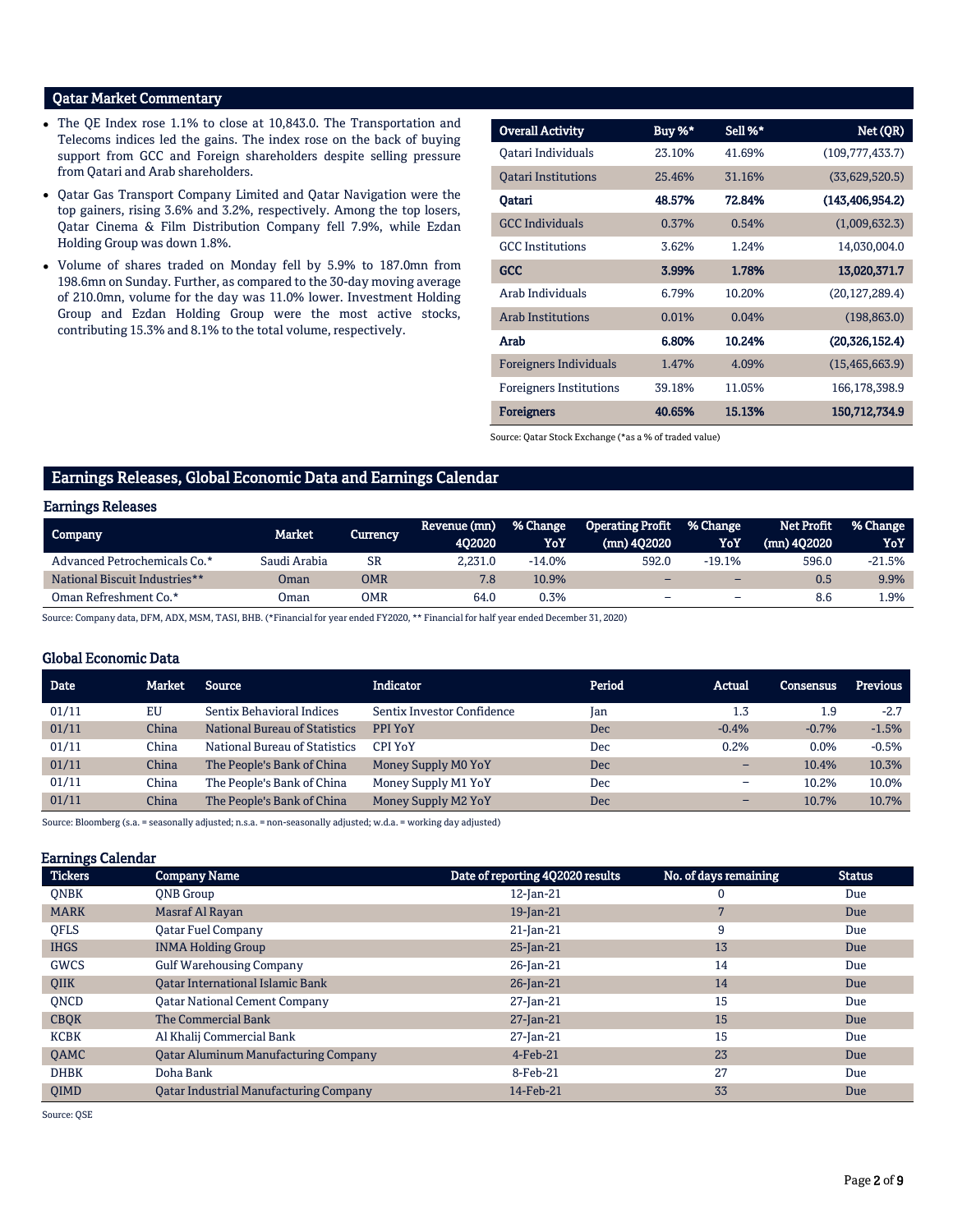## News

## Qatar

- UAE reopens sea border with Qatar after ending trade embargo – The UAE has resumed business via air, land or sea with Qatar and any previous circulars issued by the UAE Maritime Administration relating to restrictions on dealing with Qatar have been abolished, the Port of Fujairah Authority said in a notice to mariners on January 8. (Bloomberg)
- Bahrain asks Qatar to send delegation for bilateral talks Bahrain asked Qatar to send an official delegation as soon as possible to begin bilateral talks on outstanding issues, state-run Bahrain News Agency reports. (Bloomberg)
- Egypt updates NOTAMs to remove airspace ban on Qatar Egypt has officially updated its NOTAMs (Notices to Airmen) to remove its airspace ban on Qatar, aviation analyst Alex Macheras tweeted Monday. (Gulf-Times.com)
- Moody's: Qatar, UAE have greater fiscal strength in GCC Qatar and the UAE have greater fiscal strength than their other GCC peers, thanks to their large sovereign wealth fund (SWF) buffers relative to their fiscal deficits, according to rating agency Moody's. The COVID-19 related fall in oil revenue has eroded fiscal strength of many GCC countries and constrained economic recovery, resulting in lingering pressure on their sovereign credit strengths, according to Moody's. The rating agency expects that it will take 2-3 years for real GDP in GCC sovereigns to return to pre-pandemic levels. "Our outlook for GCC sovereigns reflects the coronavirus pandemic's impact on oil revenue and our expectations for the erosion of fiscal strength experienced last year to extend throughout 2021," said Thaddeus Best, a Moody's analyst. "The still elevated cost of funding for lower-rated sovereigns in the region will amplify these strains." Moody's expects subdued oil revenue will constrain government spending in 2021. Global oil demand is vulnerable to any subsequent flare-ups in the coronavirus outbreak and further government lockdowns, which could hurt oil prices and delay the planned easing of production cuts by the Organization of the Petroleum Exporting Countries (OPEC). Analysts said the Capacity of GCC sovereigns to reduce expenditure after a drop in oil prices is strongly correlated with institutional strength. "We estimate that Qatar and the UAE, which have the strongest institutions and governance scores in the region, made the largest cuts to expenditure in 2020. We expect that this discipline will persist throughout 2021, with spending remaining significantly below pre-pandemic levels, despite a year-on-year increase in the UAE," said Best. In Saudi Arabia, the government is likely to push through spending cuts in 2021 after coronavirus-related costs delayed a planned tightening in expenditure in 2020. (Qatar Tribune)
- Oatar's economic momentum now in the GCC Oatar economy is set to rebound this year with the World Bank forecasting it to grow 3% in 2021. Qatar's economy is estimated to have contracted with a -2% growth in 2020. The run-up to the 2022 FIFA World Cup should also anchor demand growth, as the final-phase investment work is complete and the tournament itself is set to give a major lift to the export-orientated services sector. The easing of the 3.5-year-old regional dispute will improve trade, tourism and logistics. The Qatar-GCC trade was close to \$12bn in 2020 and this is expected to pick up further.

The opening of border between Qatar and Saudi Arabia is very good news for overall trade. Now we will see a smooth flow of goods between Qatar and the GCC. We expect rise in the trade of food items, pharmaceutical products and constructionrelated products in the coming months. Apart from the flow of goods, the opening of border is also good news for the service sector. We will see resumption of movement of professionals from the sector. The normalization of relations between Qatar and its neighbors would help Qatar's non-oil economy, with a resumption of travel links eventually lifting tourism inflows and greater interest of regional buyers in Qatar's real estate market. The normalization of relations should encourage GCC tourists back to Qatar when the pandemic eventually eases. This should help reduce the pressure on the country's distressed real estate and hospitality sectors. Another benefit could be a convergence in Qatar's onshore and offshore spot currency rates, as foreign liquidity stands to benefit from the lifting of the embargo. Regionally, the boost to consumer and investor sentiment and lower perceived geopolitical risk may contribute positively to economic outcomes, particularly ahead of significant events such 2022 FIFA World Cup in Doha. The restoration of travel and trade links between the GCC and Qatar is set to revive an era of vibrant trade and investment amongst the countries. Qatar's credit profile will remain resilient, supported by its wealthy economy, strong government and external net asset positions. (Gulf-Times.com)

- $\bullet$  QNCD to hold board of directors meeting on January 27 Qatar National Cement Company (QNCD) has announced that its board of directors will be holding a meeting on January 27, 2021 to discuss and disclose the company's financial results for the year ended December 31, 2020. (QSE)
- IHGS to hold board of directors meeting on January 25 Inma Holding (IHGS) has announced that its Board of Directors will be holding a meeting on January 25, 2021 to discuss and disclose the company's financial results for the year ended December 31, 2020. (QSE)
- Qatar Airways resumes flights to Riyadh Qatar Airways on Monday resumed flights to Riyadh in the Kingdom of Saudi Arabia with a daily service. QR1164 from Hamad International Airport to King Khalid International Airport took off in Doha at 1-45pm local time and landed safely at its destination at 3- 10pm. The flight was operated by Qatar Airways' Airbus A350- 1000. Qatar Airways will resume flights to Jeddah on Thursday (QR1188 departing Doha at 6-50pm) and to Dammam on Saturday (QR 1150 departing Doha at 5-10pm). (Gulf-Times.com)
- Qatar raises land and marine crude pricing for February Qatar Petroleum set the official selling price of Qatar Land crude at 40 cents per barrel premium to Oman-Dubai benchmark for February sales, according to a price sheet seen by Bloomberg. That's up from last month when it set Qatar Land's OSP at parity to Oman-Dubai for January. Qatar Marine's OSP was set at 70 cents per barrel premium to Oman-Dubai for February versus 20 cents per barrel premium for January. (Bloomberg, Reuters)
- Qatar offers Al-Shaheen, land crude for March According to sources, Qatar Petroleum for the Sale of Petroleum Products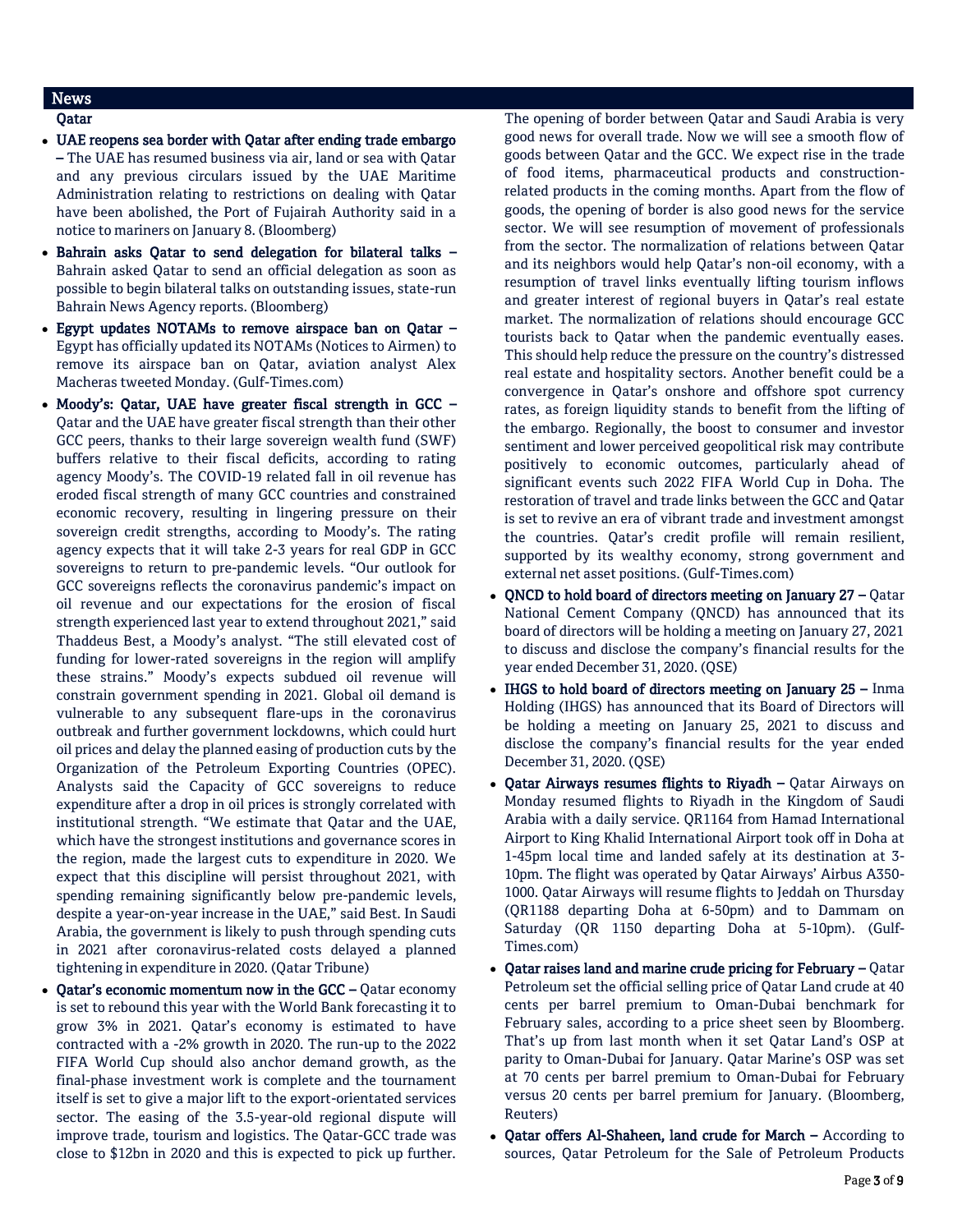Company Limited (QPSPP) is offering two cargoes of Al-Shaheen for March 1-2 and March 29-30 loading. The company is also offering a cargo of Qatar Land for March 1-31 loading; cargo size for both grades 500k barrels. Offers due 12pm local time on January 13, valid until 5pm the next day. (Bloomberg)

- Double-digit growth in building permits augurs well for Qatar's private sector – Qatar's private sector, especially the construction segment, is poised for a good start this year as prospects brightened with the overall building permits issued saw a robust double-digit MoM growth in December 2020, according to the official statistics. In its latest data, the Planning and Statistics Authority (PSA), nevertheless, found a decrease MoM in the building completion certificates issued in the review period. The PSA figures showed the total number of new building permits issued were 972, of which Al Daayen constituted 26% or 248 permits, Doha (21% or 200), Al Rayyan (19% or 189), Umm Slal (9% or 90), Al Khor (4% or 41), Al Shahaniya (3% or 30) and Al Shamal (3% or 25). On a monthly basis, at the national level, the number of building permits issued soared 28 with Al Daayen witnessing 68% surge, Al Shahaniya (58%), Umm Slal (50%), Al Shamal (39%), Al Rayyan (30%) and Doha (24%); while Al Khor and Al Wakra registered 13% and 9% decline respectively. The building permits data is of particular importance as it is considered an indicator for the performance of the construction sector which in turn occupies a significant position in the national economy. The PSA data indicates that the new building permits (residential and non-residential) constituted 52% (507 permits) of the total building permits issued in December 2020, with additions accounting for 44% (429 permits) and fencing 4% (36 permits). Qatar saw a total of 319 building completion certificates issued in December 2020, of which 220 or 69% was for the new buildings (residential and non-residential) and 99 or 31% for additions. The overall building completion certificates issued saw a 10% slump MoM in December 2020 with Al Daayen registering 51% plunge, Doha (33%) and Al Wakra (10%). (Gulf-Times.com)
- Qatar's realty sector on path to recovery The lifting of the more than three years of unwarranted blockade on Qatar by its Gulf neighbors is indeed a sigh of relief for the business community, and the return of the status quo between the country and it's vital allies in the Gulf will no doubt lead to better economic development in the coming months. However, the benefits of such positive development will not immediately affect the real estate industry though it is inevitably forthcoming, according to the Chairman of the Association of Filipino & Entrepreneur Executives in Qatar (AFREEQ), Joseph Timothy Rivera. In a statement, Rivera refuted speculations that property prices would now go up due to recent events starting with the reopening of the Qatar KSA border. He said any improvement in the Qatar property market will not happen overnight and will take a considerable amount of time. "The reopening of borders and flights are just the beginning of the process. The resumption of trade and commerce as well as the physical re-establishment of diplomatic relations between Qatar and the former siege nations is daunting but we remain optimistic that this would all fall into place in a smooth and hopefully speedy manner," he added. Although short-term rentals have started increasing prices with some British-

managed companies having 95% occupancy rates, Rivera is confident on the country's resilience and that local realtors would soon be attending to more new relocating tenants again to the country in the coming months after the first quarter of this year as compared to the mostly downgrading or just lateralmoving tenants as experienced by the leasing industry for the past two years. (Peninsula Qatar)

## International

- NY Fed survey: US workers' view of job prospects drops to lowest since early 2014 – Americans remained anxious in December about their job prospects during the pandemic, and people's expectations for finding new work after becoming unemployed plunged to the lowest level since February 2014, according to a survey released on Monday by the New York Federal Reserve. Consumers estimated they had a 46.2% chance of finding jobs after becoming unemployed, down from 47.9% in November. Workers also said their odds of becoming unemployed were slightly higher, with the perceived chances of losing a job over the next year rising to 15.0% in December from 14.6% in November. The increase was driven by people without a college education. Despite the worries about the labor market, consumers said they expect inflation to pick up over the medium term and for home prices to keep rising. Median expectations for how inflation will change over the next three years rose for the second straight month, reaching 3.0% in December from 2.8% in November. Inflation expectations for the next year stayed flat at a median of 3.0%, according to the survey of consumer expectations, which is a monthly poll based on a rotating panel of 1,300 households. But consumers also said they were less certain about how inflation might change. Disagreement over the three-year outlook for inflation also rose to the highest level since May 2020. The cost of medical care is expected to rise by 9.1% over the next year, up from 7.1% in November. Consumers also expect to pay slightly more for essentials such as rent, food and gasoline. (Reuters)
- US bank quarterly profits expected to fall again from pre-COVID levels – When the biggest US banks begin reporting fourth-quarter results on Friday some of the headlines could show profits plunged by as much as 40% from a year earlier, before the pandemic struck. But investors will be focused on digging out clues to the earnings rebound expected in 2021. "You can look at Q4 as somewhat of a transition quarter as you put some of the challenges from 2020 in the rear-view mirror and look ahead to an improved 2021," said Barclays analyst Jason Goldberg. The pandemic caused interest rates to plunge and produced a record decline in the margin between what lenders charge for loans and what they pay for money, said Goldberg. The pandemic also pushed big US banks to set aside more than \$65bn for expected loan losses. From those low points, banks could see profits more than double in first and second quarters of 2021, according to Refinitiv's IBES estimates. Bank stocks have risen 35% since early November. Since then, effective COVID-19 vaccines started being distributed, Democrats took power in Washington, promising more economic stimulus, and the Federal Reserve said it would allow banks to repurchase stock again, which will increase earnings per share. Analysts have been ratcheting up 2021 estimates, but as of Friday, they showed Citigroup Inc reporting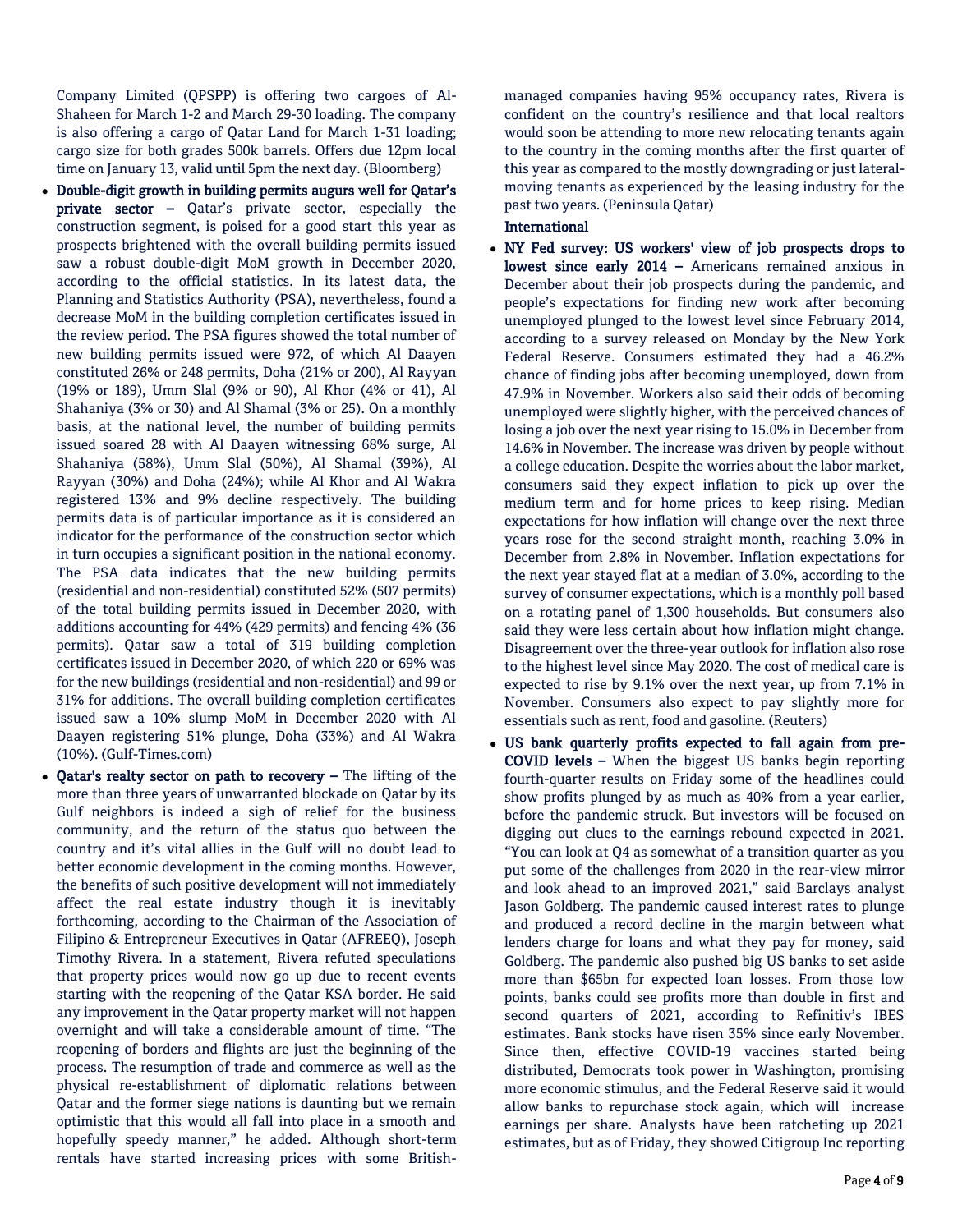a 42% fourth-quarter profit decline and Wells Fargo & Co posting a 39% drop. Estimates for JPMorgan Chase & Co suggest a more moderate 5% fall. Those three banks report on Friday. The following week, Bank of America Corp is expected to report a 33% quarterly profit decline. (Reuters)

- Barclaycard: UK consumer spending slides in December as pandemic flares – British consumer spending fell in December at the fastest rate in six months, with pubs and restaurants especially hard hit by a resurgence of coronavirus cases, a survey showed. Payment card provider Barclaycard said consumer spending contracted 2.3% in YoY terms last month, the biggest drop since June when most of the economy was still in lockdown. Spending in pubs and bars dropped 71% and fell by 65% in restaurants, the survey showed. By contrast, spending on groceries soared - something also reported in another survey published by the British Retail Consortium (BRC) trade body. December had brought some optimism with the beginning of the rollout of coronavirus vaccines. But vaccinations started too late to stop a surge in cases which earlier this month prompted Prime Minister Boris Johnson to set out a new, tougher lockdown. This will last until at least mid-February and economists think it will tip Britain back into recession. The BRC survey - which only covers spending in major retail chains, rather than overall consumer spending - showed retail spending increased by 1.8% YoY in December, driven by groceries and following a 0.9% rise in November. For 2020 as a whole spending in stores fell 0.3%, the weakest reading since records started 25 years ago and one which masked a sharp split between grocery stores, where spending rose 5.4%, and other retailers where sales fell 5.0%. (Reuters)
- Sentix: Eurozone investor morale rises on vaccine euphoria Investor morale in the Eurozone rose more than expected in January, hitting its highest level since February due to growing confidence about a successful vaccination strategy to tackle the coronavirus pandemic, a survey showed on Monday. Sentix's index for the Eurozone climbed into positive territory for the first time in almost a year, reaching 1.3 from -2.7 in December. A Reuters poll had pointed to a reading of 0.7. The expectations index rose to an all-time high of 33.5 from 29.3 while the current situation index came in at -26.5, its highest level since March and compared to -30.3 in December. In a statement, Sentix said the overall index reading was surprising given the far-reaching restrictions on economic activity. "Now that more vaccines have been approved, investors apparently expect a quick implementation of the vaccination strategy and thus a definitive end to the economic and personal freedom restrictions," Sentix said in a statement. Sentix surveyed 1,168 investors from January 7 to January 9. (Reuters)
- Japan bank lending, deposits keep rising in December as pandemic strains persist – Japanese bank lending continued to rise in December to hit a fresh record, data showed, as companies kept piling up cash to weather the fallout from the coronavirus pandemic. Outstanding loans held by the country's four main categories of banks, including "shinkin" or credit unions, rose 6.2% in December from a year earlier to a record 577.6tn Yen (\$5.5tn), Bank of Japan data showed. Total deposits at the banks also surged 9.3% to a record 802.9tn Yen, as some companies parked the money they borrowed in their

accounts for the time being, the data showed. Aside from lending, commercial banks were using the money from the huge deposits to increase purchases of short-term securities and government bonds, the official said. The BOJ eased monetary policy twice last year to cushion the economic blow from COVID-19, including by creating a new lending facility aimed at channeling funds to cash-strapped firms via financial institutions. While lending by cash-strapped firms has peaked, the government's decision to impose new state of emergency curbs to prevent the spread of the virus has clouded the outlook for the world's third-largest economy. (Reuters)

- Financial stability report: Indian lenders' bad loans may rise significantly - Indian banks may see bad loans double despite signs of an improvement in the economic impact of the COVID-19 pandemic, a report from the Financial Stability and Development Council said. The gross Non-Performing Assets of banks may increase from 7.5% in September 2020 to 14.8% under a severe stress scenario. Even under a baseline scenario it may rise to 13.5% by September 2021, the council said. "It is assessed that the worst is behind us, though the recovery path remains uncertain," the council's Financial Stability Report released by the Reserve Bank of India said. The council is an umbrella group of regulators and releases the FSR report twice yearly to give a detailed overview on the health of the Indian financial system. RBI Governor Shaktikanta Das said in his foreword to the report that maintaining the financial health of banks remained a priority and that lenders must look at raising capital and altering their business models to sustain future expansion. The report also highlighted the challenges to the banks' capital positions and said four lenders might fail to meet the capital requirement by September under a baseline scenario and could rise to nine banks in a severe stress scenario. The central bank did not give the names of the lenders it was concerned about nor elaborate on the different scenarios. (Reuters)
- Central Bank survey: Brazil rate outlook rises, even as inflation expectations hold - The outlook for Brazilian interest rates over the next two years rose to their highest in several months, a central bank survey of economists showed, even as exchange rate and inflation expectations held steady. The average forecast of the benchmark Selic rate at the end of this year rose to 3.25% from 3.00%, and the end-2022 forecast rose to 4.75% from 4.50%, according to the latest weekly 'FOCUS' survey of around 100 economists. The 2021 outlook is the highest since last June, and the 2022 forecast is the highest since last August. The Selic rate has been anchored at a record low of 2.00% since August. But against a backdrop of bubbling inflation pressures and fiscal concerns, the central bank indicated late last year that it may begin tightening policy sooner than most economists had predicted. The FOCUS survey on Monday showed that 2021 inflation expectations held steady at 3.3%, below the central bank's target of 3.75%, and next year's average forecast was unchanged at 3.50%, right on the central bank's goal for the year. Economists expect the real's exchange rate to end this year at 5.00 per dollar, unchanged from the week before, and ending next year at 4.90 per dollar. It is currently trading at 5.50 per dollar. (Reuters)

## Regional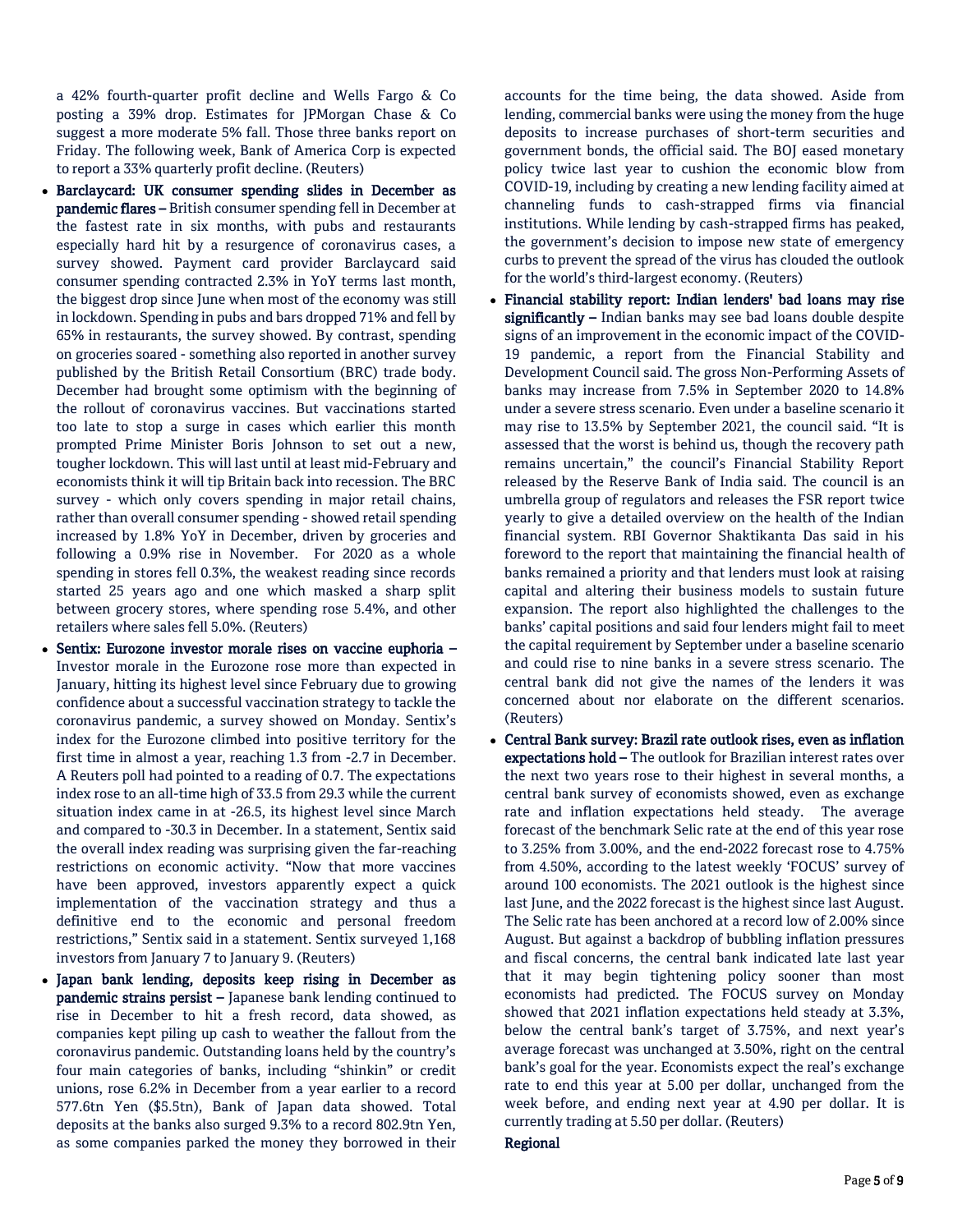- NBK Capital says 2021 could be best year for Mideast private equity investments – This year could be the best yet for private equity investments in the Middle East and North Africa (MENA) region as valuations are down, regional economies are bottoming out and fewer competitors are left, a leading private equity firm said. "This has the potential to be the sort of the golden age of private capital investing in the region," Senior Managing Director of NBK Capital Partners, Yaser Moustafa which manages \$1.2bn in assets, told Reuters on Monday. "The investments we make this year will yield the best returns we've ever had." He said there were a handful of competitors left in the industry compared with 50 when NBK Capital Partners began its business in 2006. Abraaj was the largest buyout fund in the region until it collapsed in 2018 due to investor concerns about the management of its \$1bn healthcare fund. NBK Capital Partners, backed by National Bank of Kuwait, has returned \$700mn to its investors over the last decade and has made 17 successful exits. The firm sees opportunities in education, healthcare, food and beverage, consumer, and industrials and technology in the region. Saudi Arabia, the Arab world's biggest economy, and Egypt, the most populous, are the most attractive markets for private equity in MENA, while for the technology sector the key market is the UAE, Moustafa said. (Reuters)
- Refinitiv: M&A deals involving MENA hit \$70.3bn The value of announced M&A transactions with any MENA involvement reached \$70.3bn during 2020, according to global data provider Refinitiv. This makes 2020 the fourth highest annual total of all time, despite falling 47% in value from the record high achieved in 2019 with Saudi Aramco's agreement to buy a stake in Saudi Basic Industries Corporation (SABIC) Aramco acquired 70% stake in SABIC from the Public Investment Fund (PIF), the sovereign wealth fund of Saudi Arabia, for a total purchase price of SR259.125bn, equating to SR123.39 price per share. According to Refinitiv data, \$52.0bn worth of target M&A deals were announced from 550 deals, making it the second-highest year in deal value. Inbound M&A in MENA saw a record year of \$24.1bn in deal volume and 260 deals announced, a 41% increase in deal volume and 64% increase in number of deals from 2019. The financial sector was most active in 2020, with deals targeting financial companies accounting for 39% of total M&A in MENA, followed by Energy & Power with 26%. The UAE was the most targeted nation, followed by Saudi Arabia and Egypt. Morgan Stanley topped the any MENA involvement announced M&A financial advisor league table with 37% market share and MENA Target M&A league table with 49% market share in 2020. (Zawya)
- End of crisis opportunity for GCC countries to build 'growth strategy' – The end of the Gulf crisis is an opportunity for all the countries in the region to establish a comprehensive growth strategy, in which trade in goods and the mobility of production factors will be key to strengthening of the economy, Costa Rica's top diplomat in Qatar said. Ambassador, Alvaro Mariano Segura Avila said the Government of Costa Rica has congratulated the State of Qatar and the countries of the region for the agreement established between the Gulf nations. Only recently at the 41st GCC Summit held in the city of Al-Ula in Saudi Arabia, Gulf leaders signed a "solidarity and stability" agreement, described as a "historic move" that put an end to the

more than three-year economic blockade imposed on Qatar in June 2017. (Gulf-Times.com)

- Kamco Invest: Primary markets in GCC expected to be active this year - The initial public offering (IPO) market remained active in the GCC countries in 2020 despite increasing pressure on financial markets against the backdrop of the coronavirus pandemic early last year, according to a recent report. A report issued by the Kuwait-based KAMCO Investment Company stated that the total IPOs of GCC countries dropped to seven issuances in 2020, compared to 12 in 2019, including the landmark Aramco IPO. The proceeds of the GCC issuers on regional and international exchanges reached \$1.87bn from \$29bn in 2019. KAMCO believes that the IPO market in the GCC countries could have witnessed higher activity in the year 2020, especially in the second half of the year. Issuers chose to defer their primary market entrances, until secondary markets recovered from the impact of COVID-19, said KAMCO. "This led to the back-end loaded issuances in 2020, while others pushed their plans into 2021." Concerning regional listings, Saudi Arabia continued to lead the primary markets as four out of the seven IPOs debuted on the Saudi Stock Exchange (Tadawul). The kingdom also dominated in terms of IPO proceeds, with 78% of the issuances at \$1.45bn. In Qatar, QLM Life and Medical Insurance Co had an issuance with the company raised \$178mn in December. UAE re-entered the regional IPO markets with the issuance of REIT Fund worth \$95.3mn. The report noted that Saudi healthcare operator Dr. Sulaiman al-Habib Medical Services had the largest IPO in the region in 2020, with proceeds of \$698.6mn, followed by the Kingdom's Bin Dawood Holding with proceeds of \$585.1mn. KAMCO Invest also expects the gulf IPO market to remain active in 2021, given the number of catalysts that could support primary markets within the region. (Gulf-Times.com)
- Restoration of ties extremely good news for the GCC, says economist – Restoration of ties between the member countries is an extremely good news for the GCC and the region, according to Partner, National Transformations Institute, Kearney Middle East, Rudolph Lohmeyer. ''For the GCC, it will mean renewed vitality, legitimacy and ultimately power,'' he told Arabian Business. ''For the region as a whole, the breakthrough will hopefully prove to be a significant step towards deeper economic integration, which is in everyone's strategic interest, Lohmeyer said. ''By facilitating cross-border flows of trade, investment and ideas, the region can accelerate growth, attract higher levels of foreign direct investment (FDI), expand innovation, and increase global competitiveness by taking full advantage of its economic complementarities,'' he said. (Gulf-Times.com)
- Major OPEC producers, cued by Saudis, raise Asia crude pricing – Three of OPEC's biggest oil producers raised monthly pricing for shipments to Asia, their largest regional buyer, after markets tightened on Saudi Arabia's plan to slash output. Iraq, Abu Dhabi and Kuwait all raised pricing for February sales to Asia, taking their cue from the Saudis, who announced a similar increase last week. Iraq is the largest producer in the OPEC after Saudi Arabia. The UAE, in which Abu Dhabi holds most of the oil, and Kuwait rank third and fourth within the cartel, respectively. Crude prices jumped after Saudi Arabia announced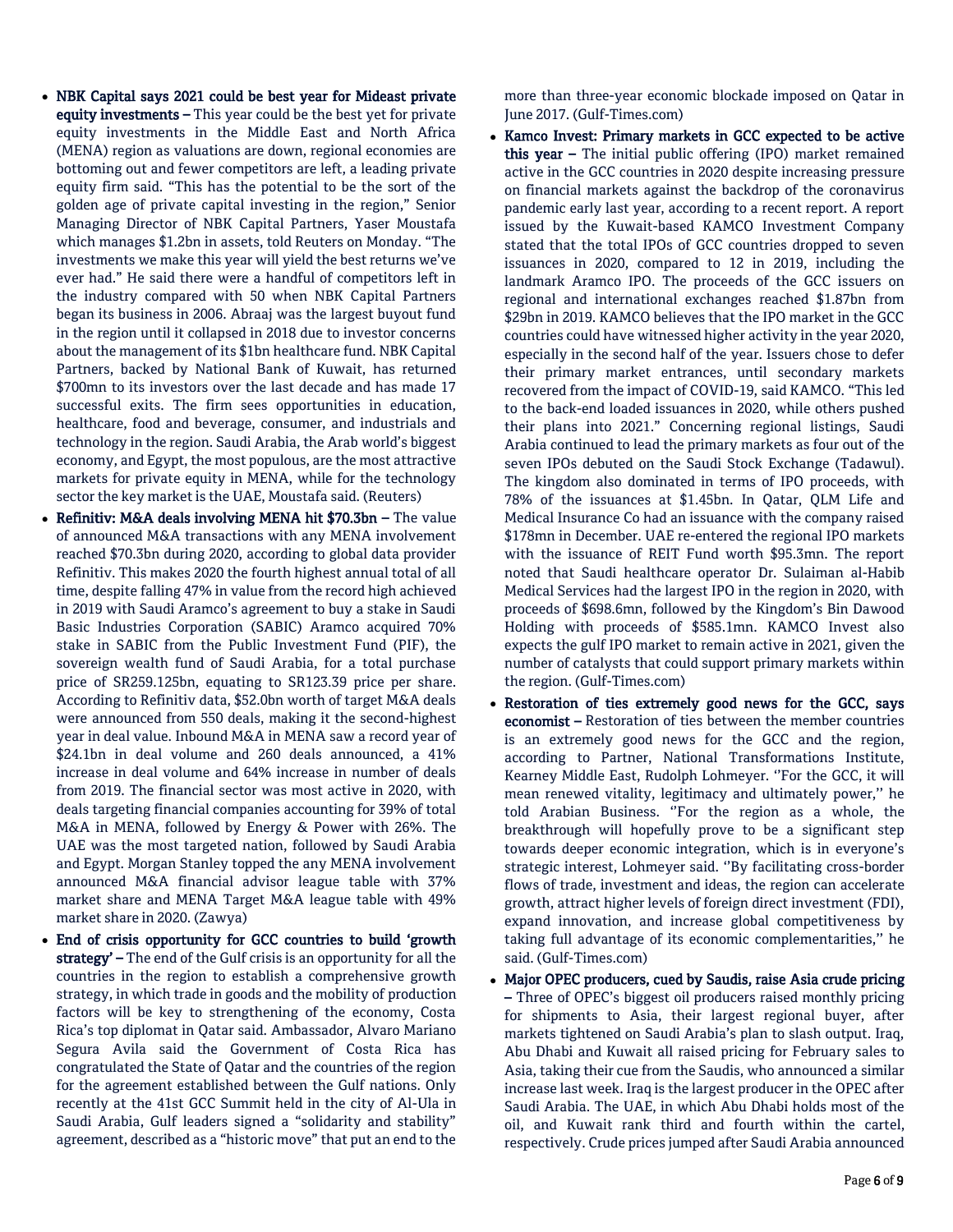plans last week to cut production by 1mn barrels in February and March. The Kingdom's state-run producer Saudi Aramco followed that shock move by boosting prices for all February crude sales to Asia as well as the US Global benchmark Brent crude has risen to more than \$55 a barrel -- its highest since March -- and is up about 7% so far this year. (Bloomberg)

- Saudi Arabia aims to raise over \$5bn in bond-market return Saudi Arabia is preparing to return to global capital markets with a bond sale aimed at raising about \$5bn to help cover financing needs heightened by last year's slide in oil prices, according to sources. The Kingdom is close to hiring banks for a sale earmarked for as early as this month, the people said, declining to be identified because the matter is private. No final decision on the timing has been made and the country may still put off the sale should market conditions deteriorate, they said. The Finance Ministry in Riyadh did not immediately respond to requests for comment. Though the price of oil, Saudi Arabia's lifeblood, has rebounded about 45% to more than \$55 a barrel since the end of October, it remains below the \$80 level the country needs to balance its budget at a time when global Covid-19 infections show little sign of slowing. Saudi Arabia still expects to narrow its fiscal deficit this year after spending cuts reduced its funding needs. Saudi Arabia surprised investors by staying away from foreign capital markets in the second half of last year, opting to cover almost all of its budget deficit via domestic borrowing. The Kingdom's total outstanding debt stands at almost \$228bn. (Bloomberg)
- Saudi Central Bank issues new rules for debt crowdfunding The Saudi Central Bank (SAMA) has issued new rules for debt crowdfunding, in a bid to attract new investors and companies. In a statement on its website, SAMA said the move was designed to attract new investors, companies and small and medium capital owners. The bank said it was setting the minimum paid up capital for a facility wishing to obtain a license for the activity at SR5mn. The central bank will have the authority to raise or reduce the minimum capital according to market conditions, the statement continued. The aim of the new rules is to regulate the provisions for licensing companies involved in debt crowdfunding, in accordance with the powers granted to the Saudi Central Bank under the provisions of the Finance Companies Control Law. The statement concluded: "The issuance of these rules comes as part of SAMA's efforts to support the opportunities for growth and economic development in the kingdom, in order to achieve the goals of the kingdom's Vision 2030 by supporting and organizing modern financing activities." (Zawya)
- Dubai non-oil sector returns to modest growth in December Dubai's non-oil sector returned to growth in December, but the expansion was modest as employment fell and sentiment for the new year was subdued, a survey showed on Monday. The seasonally adjusted IHS Markit Dubai Purchasing Managers' Index (PMI) rose to 51 in December from 49 in November, rising above the 50-mark that separates growth from contraction for the first time since September. "An increase in output and new orders led to a renewed improvement in the health of the Dubai non-oil sector in December," said David Owen, economist at IHS Markit. "At 51.0, however, the index signaled only a slight expansion in Dubai's economy, as falling employment, lower

stocks of purchases and shorter delivery times all acted as drags on the headline reading," he said. The Middle East tourism and business hub has been hit hard by the coronavirus crisis, with the emirate's economy estimated to contract by 6.2% in 2020. This year, Dubai expects the economy to grow 4%, partly because it will host the Expo 2020 world fair, a six-month event originally scheduled to begin in October, but postponed for a year because of the COVID-19 pandemic. (Reuters)

- Emirates Airline plans to expand services to US from Dubai Emirates plans to expand its services to the US from Dubai as the airline ramps up its operations. The carrier will resume nonstop services to Seattle from February 1, and to Dallas and San Francisco from March 2, according to a statement. It also plans to boost flights to New York, Los Angeles and Sao Paulo from next month. Dubai, the Middle East's business hub, locked down the city for about a month last year and Emirates grounded passenger flights to halt the spread of the coronavirus. Since then flights have since resumed operations, and Emirates said Monday it currently serves 114 destinations on six continents. (Bloomberg)
- Dubai Aerospace Enterprise hires banks for dollar bonds Dubai Aerospace Enterprise (DAE), one of the world's biggest aircraft leasing companies, has hired banks including Goldman Sachs and Morgan Stanley to arrange fixed income investor calls ahead of a planned issuance of US dollar-denominated bonds, a document showed on Monday. DAE, owned by the Investment Corporation of Dubai, is looking to sell benchmark bonds with maturities of four and/or seven years, according to the document issued by one of the banks leading the deal. Benchmark bonds are generally meant to be upwards of \$500mn. (Reuters)
- DP World's Smart Solution Logistics signs agreement with Israel's Allalouf Logistics – DP World's port-centric logistics arm Smart Solution Logistics FZE (SSL) has signed an agreement with Israel-based Allalouf Logistics to explore new growth opportunities for the logistics and general freight forwarding business in the UAE and Israel. The agreement, which will foster trade between key trade hubs in both countries and beyond, was signed by Chief Operating Officer (COO) of SSL and Gil Miller, Albert Kraak Managing Director, Allalouf Logistics Ltd. Strategically located in Dubai's Jebel Ali Port with excellent connectivity to terminals at the port, DP World's SSL offers an extensive range of containerized logistics solutions. Using its worldwide network of ports and terminals overseas, SSL helps companies to link their supply chain to any part of the world using high-end IT platforms and variety of transportation modes. Through its collaboration with Allalouf Logistics that is part of the Allalouf Group, one of the largest and longest established shipping agencies in Israel, the company aims to reinforce the logistics sector, in the UAE, Israel and other prime markets. (Zawya)
- Creditors consider action against Air Seychelles in Etihad debt saga – Holders of around \$70mn in troubled bonds issued on behalf of Air Seychelles are considering options including enforcement against the African carrier, according to sources and documents. The action under consideration is the latest twist in broader creditor efforts to recover \$1.2bn in funds owed by Abu Dhabi's Etihad Airways and related airlines including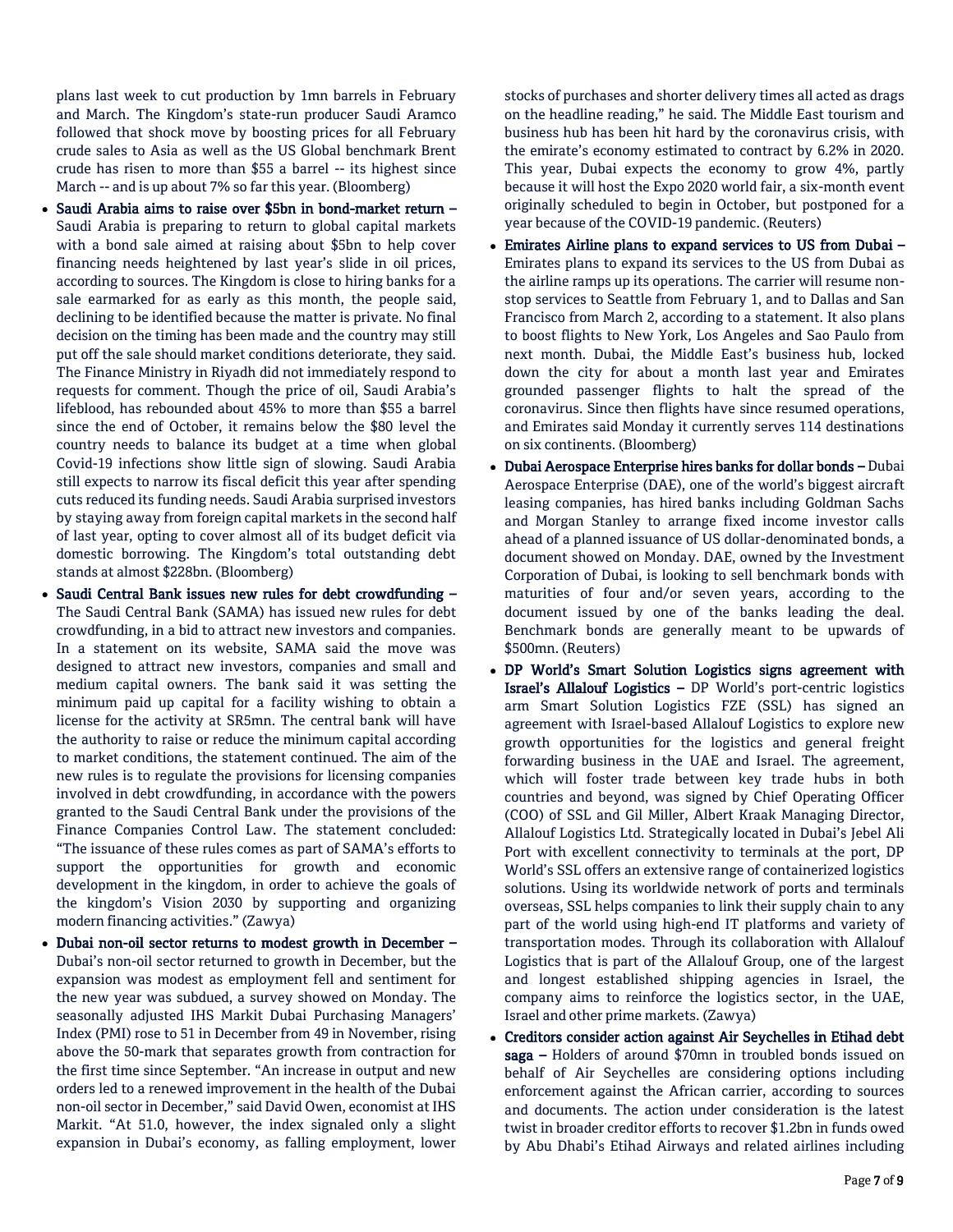Air Seychelles. Etihad is state-owned Air Seychelles' secondbiggest shareholder. Air Seychelles, which has been hit particularly hard by the coronavirus crisis, was part of a consortium comprising Etihad and related airlines that borrowed the \$1.2bn through a special purpose vehicle in 2015 and 2016. (Reuters)

- First Abu Dhabi Bank issues five-year \$500mn Sukuk First Abu Dhabi Bank (FAB) has issued the lowest-ever yield on any five-year MENA bank USD issuance with a \$500mn five-year Sukuk issued at MS+90bps (all-in yield of 1.411%) through FAB Sukuk Company Limited. The deal is FAB's first USD benchmark offering and the first Sukuk issue globally in 2021. This offering was highly successful, attracting a total orderbook of circa \$1.5bn which represents a three times oversubscription rate. The deal also attracted high quality Islamic and conventional investors from the Middle East, Asia, UK and Europe. Pricing on the deal at MS+90bps represents a negative new issue premium when compared to FAB's January 2025 maturity Sukuk, which was trading at MS +104bps on day of deal announcement. This resulted in FAB printing the lowestever yielding five-year USD bank paper from MENA. The Sukuk was placed to a diversified investor base of which 53% was international and 47% was regional. The placement to Islamic investors was 76%, signifying FAB's appeal to Shari'ahcompliant liquidity pools globally. (Zawya)
- CBK issues bonds, tawarruq worth KD240mn The Kuwait Central Bank (CBK) announced yesterday that it issued KD240mn (roughly \$792mn) worth of bonds and tawarruq. In a statement to Kuwait News Agency (KUNA), CBK said that the three months issued period has a return rate of 1.250%. On January 4, the CBK issued bonds and tawarruq worth the same value for a period of six months. (Peninsula Qatar)
- Oman raising up to \$2bn loan with mostly regional banks Oman is looking to raise up to \$2bn with a loan arranged mostly by local and regional lenders, as international banks tread carefully due to the deterioration of its credit profile, sources said. Oman started talks with banks for a new loan of at least \$1bn in November, sources told Reuters at the time, as it geared up for heavy debt redemptions. It is now working with a group of banks to raise a \$1.1bn facility which could go up to \$2bn in size depending on market appetite, two sources familiar with the matter said. The banks leading the deal are HSBC, Mashreqbank, Gulf International Bank, Bank Muscat and Bank Dhofar, the sources said. The loan, now being marketed to a wider group of lenders, has a 15-month maturity with the possibility to extend it by an additional 12 months at the borrower's discretion. (Reuters)
- Oman to get its first crown prince in constitutional overhaul Oman's Sultan announced on Monday a constitutional shakeup that includes the appointment of a crown prince for the first time and new rules on how parliament will work, state media said. A new basic law issued by Sultan Haitham bin Tariq al-Said also emphasizes the role of the state in guaranteeing more rights and freedoms for citizens, state news agency ONA said. Sultan Haitham came to power a year ago after the death of his predecessor Sultan Qaboos. Qaboos did not have a Crown Prince and named his preferred successor in a sealed envelope opened after his death. (Reuters)
- Oman sells OMR37mn 91-day bills at yield 0.813% Oman sold OMR37mn of 91-day bills due on April 14, 2021. The bills were sold at a price of 99.798, have a yield of 0.813% and will settle on January 13, 2021. (Bloomberg)
- Bahrain sells BHD43mn 91-day Islamic Sukuk; bid-cover at 3.51x – Bahrain sold BHD43mn of 91-day Islamic Sukuk due on April 14, 2021. Investors offered to buy 3.51 times the amount of securities sold. The Sukuk have a yield of 2.2% and will settle on January 13, 2021. (Bloomberg)